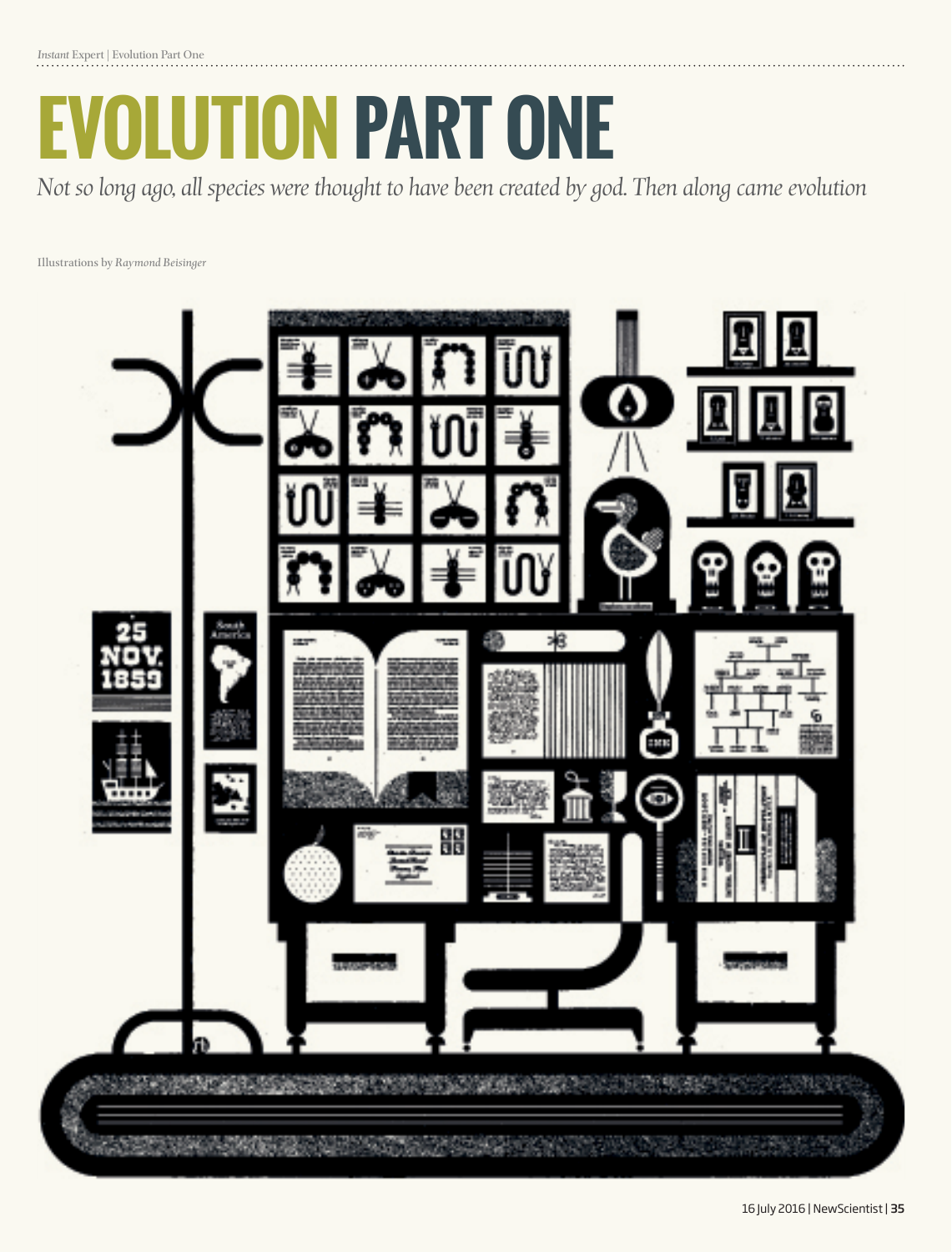## **The evolution revolution**

*The story of how one of science's greatest ideas came into being is both remarkable and riddled with myths. John van Wyhe lifts the lid* 

volution is the most<br>revolutionary concept in the history of science. Nothing<br>else has more radically change volution is the most revolutionary concept in the else has more radically changed our understanding of the natural world and ourselves.

The work of Charles Darwin showed, irrefutably, that humans are just another animal occupying a small branch on a vast tree of life. No divine spark is needed to explain our existence and traits.

But how exactly did Darwin devise his theory of evolution? What ideas did he build on? Where does the naturalist Alfred Russel Wallace, who proposed a similar theory, fit in? And how shocking was the idea to the Christian society of the time?

The story of the uncovering of this great revelation has been retold countless times since the publication of Darwin's *On the Origin of Species* in 1859. In the process, the assumptions and guesses of one generation became accepted as fact by the next – with some spawning widespread myths. Perhaps the most fundamental of these is that thinkers had been striving for centuries to solve the mystery of the origin of species. They hadn't, and indeed they couldn't have – just as ancient Greek philosophers could not have been searching for dark matter.

Traditionally, people in Christian Europe had believed that the world was about 6000years old. This view was guided by interpolations from the Bible, which itself gave no date for creation. Gradually such beliefs were modified by Christian thinkers based on new information about Earth, gleaned from the growth of mining and the development of geology. By the early

19th century it was widely understood that Earth could not be a few thousand years old, but must be inconceivably ancient.

Earth was also found to have changed over time. Close study of rocks and fossils revealed a complex history of different ages. One layer of the geological record might show lush tropical vegetation populated with reptiles unlike any alive today. In the rock layers just above, yet another terrestrial world might have existed with different animals and plants. To explain this, in 1812 the great French anatomist Georges Cuvier put forward the idea that each age

### **The view before darwin**

had been abruptly ended by some great catastrophe.

Another puzzle was the discovery in Europe and America of gigantic fossilised animals. Where could creatures such as mammoths be living today? Perhaps their kind had died out? This couldn't be true, according to traditional belief, since God would not allow any of his created species to perish.

Cuvier's detailed research in anatomy established, once and for all, that creatures such as the mammoth were not the same as anything alive today, and were extinct. For us, extinction is such a mundane fact that we cannot

*Lamarckism is mentioned in biology textbooks as shorthand for a pre-Darwinian theory of evolution in which species were thought to evolve via the inheritance of characteristics acquired during an organism's lifetime. According to this, the giraffe got its long neck by intentionally stretching to reach the top of trees. This slightly stretched neck was then passed on to offspring, and so on. But this version of Lamarckism is a terrible caricature. The biologist Jean-Baptiste Lamarck did not originate this idea – which many naturalists, including Darwin, continued to accept –and this was not the core of his theory. Instead, Lamarck's central idea was that there is a tendency for life to progress up the scale of perfection according to a "complexifying force". New species originated continuously via spontaneous generation (the appearance of life from inorganic matter) and could adapt to local circumstances through the inheritance of acquired characteristics.* 



appreciate how radical the concept was initially. However, it soon became almost universally accepted in the scientific community, with one important exception: the French naturalist Jean-Baptiste Lamarck.

For Lamarck, these unfamiliar fossil forms had not gone extinct. Instead they had changed, evolving into something else – although his view of this process was different to that later proposed by Darwin (see "The view before Darwin", below). The mammoth, for example, could have evolved into the elephant.

As the influential Cuvier did with so many rivals, he used his reputation to demolish Lamarck. The result was that for the first few decades of the 19th century, not only Lamarck's theory but any theory of evolution was considered unscientific and absurd. Although Lamarck won a few converts, many more accepted Cuvier's view that a succession of eras of life had come and gone.

But where did the new species that emerged after these extinctions come from? The geologist Charles Lyell argued in his *Principles of Geology*, published in the early 1830s, that slow processes had changed Earth over time. Lyell's picture was one of perpetual change. As an environment gradually transformed, the species that lived in it would become unsuited to it and die out, because there was a limit to how much they could change to adapt. Just how new species arose was left vague.

Lyell's work was of great interest to Charles Darwin, a young Cambridge graduate who was appointed to join the surveying voyage of HMS Beagle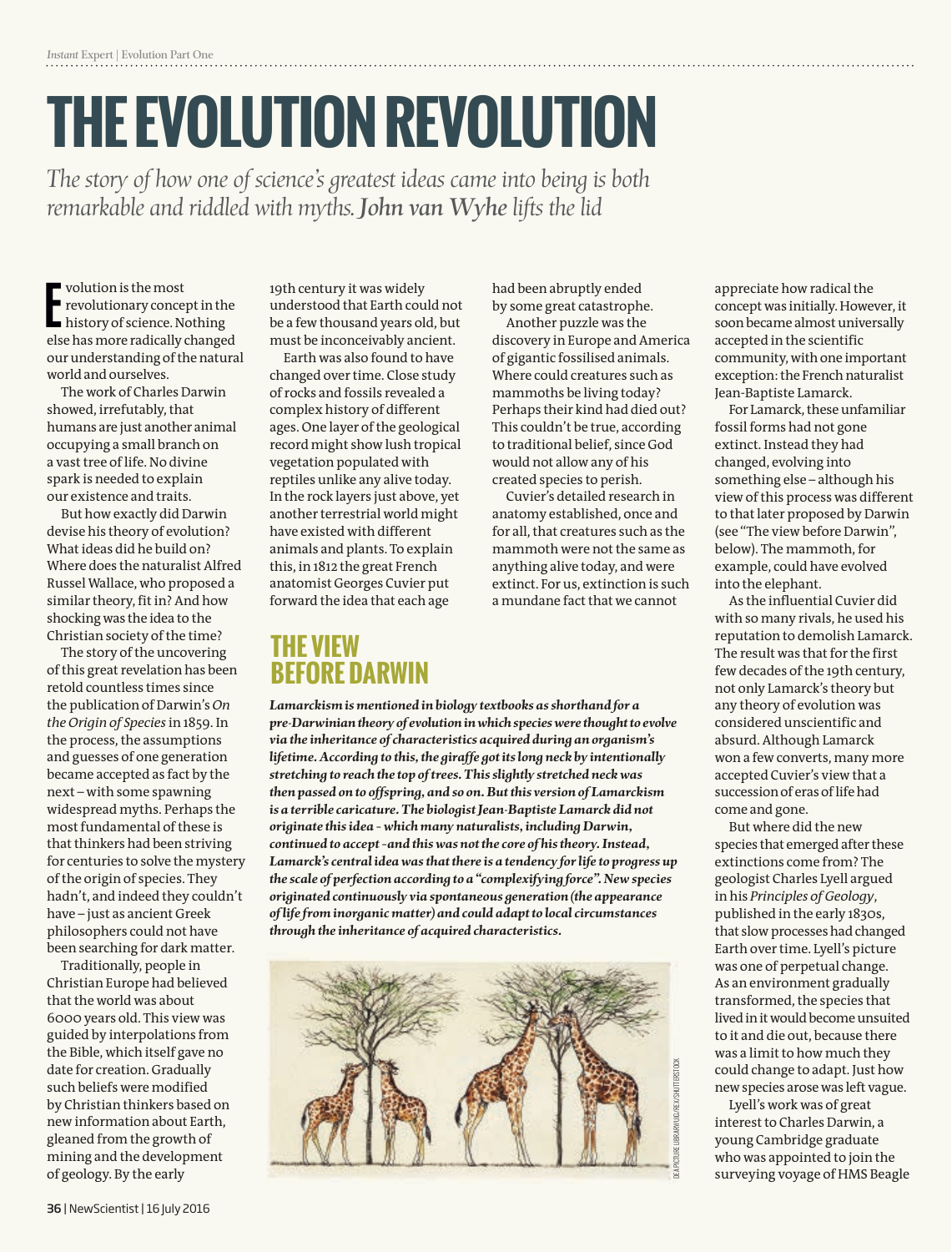*John van Wyhe is a historian of science at the National University of Singapore. He is the founder of Darwin Online (darwin-online.org.uk/), the largest and most complete collection of Darwin's writings, and the author of 10 books on Darwin, Wallace and evolution* 



The Natural History Museum/Alamy Stock Photo HENATURAL HISTORY MUSEUM/

#### *Galapagos Islands finches: were they key to Darwin's ideas?*

to popular accounts, he was notinvited along to be the captain's social companion, nor was the ship's surgeon the official naturalist). During this five-year voyage, Darwin matured into one of the most experienced scientists of his generation. He worked primarily as a geologist but also collected a wide range of living things, from finches to fungi.

The expedition first visited South America, then surveyed the waters around the Galapagos Islands. Only in the middle of the 20th century did Darwin's visit there come to be portrayed as a pivotal moment in his life. He never described it as such. And as charming as it sounds, there is no truth to the story that Darwin noticed the beaks of the finches were adapted to different diets and that this provoked his evolutionary theorising. There was no Galapagos eureka moment.

After the return of HMS Beagle in 1836, Darwin set to work describing his mountain of specimens. He also began asking himself deep questions about nature, life and religion. Gradually, he gave up his belief in Christianity. "It is not supported by evidence", he concluded. Nevertheless, as far as we know, he never lost a belief in a supernatural creator behind nature.

as a naturalist in 83) (contrary of perciments. Hen border of the contrary and the control of the finction of the deterministic in the control of the term of the contrary and the control of the contrary and the contrary a Several types of evidence led Darwin to accept that species must evolve. On his voyage down the South American continent, he observed that related species gradually replaced one another. The species living in the Galapagos also puzzled him. Many of these were unique to the islands, yet most were strikingly similar to South American species. But the Galapagos, a collection of marine volcanoes, had never been connected to South America and their climate was totally different.

According to Lyell's view, species were somehow created to suit new environments. So why

## **Route to a breakthrough**

- 1795 *Erasmus Darwin, Charles's grandfather, foreshadows Darwin when he writes: "Would it be too bold to imagine that all warm-blooded animals have arisen from one living filament… with the power of acquiring new parts"*
- 1798 *The doom-mongering* **An Essay on the Principle of Population** *by Thomas Malthus warns of the dire consequences of unrestricted population growth. It is a key influence on Charles Darwin*
- 1809 *French naturalist Jean-Baptiste Lamarck publishes*  **Philosophie Zoologique***, outlining his idea of evolution according to a "complexifying force"*
- 1809 *Charles Robert Darwin is born in Shrewsbury, UK, the fifth of six children in a prosperous family*
- 1813 *French zoologist Georges Cuvier publishes* **Essay on the Theory of the Earth***, setting out his idea that new species appear after catastrophes such as floods*
- 1823 *Alfred Russel Wallace is born in the village of Llanbadoc near the border of England and Wales, the seventh of nine children*
- 1831 *Darwin sets sail on HMS Beagle for a survey of South America. The voyage lasts five years*
- 1837 *Darwin sketches the first "tree of life" in his notebook to explain the evolutionary relationships between species*
- 1848 *Wallace departs for an expedition to Brazil. On the return journey four years later, a fire destroys many of his specimens*
- 1858 *Wallace conceives of his theory of how species adapt to a changing world. On 1 July both Wallace's and Darwin's ideas are presented at the Linnean Society of London*
- 1859 *Darwin's* **On the Origin of Species** *is published and becomes the object of much ridicule and abuse*
- 1860 *Debating evolution at Oxford, Bishop Samuel Wilberforce asks Thomas Huxley, a champion of Darwin's ideas, if Huxley's monkey ancestors were on his grandmother's or grandfather's side*
- 1870 *Evolution comes to be accepted as fact by most of the international scientific community*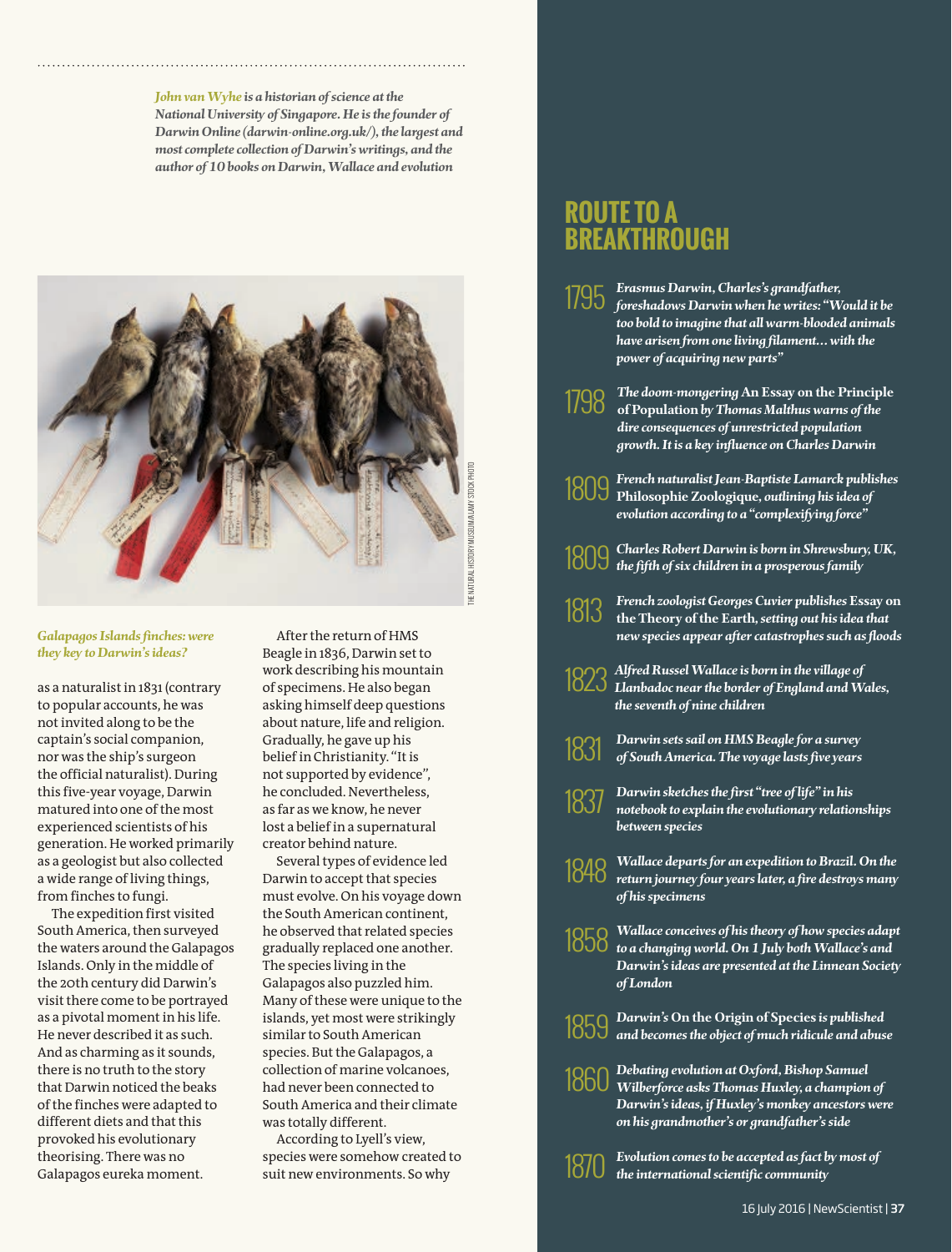#### *"The implication that human beings must have evolved from earlier species was objectionable to many"*

 $\alpha$ s THE ORIGIN OF SPECIES BY MEANS OF NATURAL SELECTION BY CHARLES<br>DARWIN, M.A. 1820. 

weren't the Galapagos species were so obviously related to South American ones instead of just being rocky island species? Darwin's explanation was that their ancestors must have come from South America and changed over time.

In 1838, Darwin read Thomas Malthus's 1798 *An Essay on the Principle of Population,*  which argued that continued population growth would lead to famine and starvation. Darwin was struck by the implications of checks to population growth. This led him to focus on what allowed some individuals rather than others to survive and pass on their characteristics.

He hypothesised that every organism varied in many small ways, and any of these variations that helped or hindered would make a difference to which survived. He eventually called this filtering process "natural selection" by analogy with the process in which farmers changed domesticated plants and animals by selecting desirable individuals to breed from. In so doing, they emphasised some traits and reduced others (see "Evolution in a nutshell", opposite)

It would take Darwin more than 20 years to publish these ideas. In recent decades it has become widely believed that Darwin kept his evolutionary theorising a secret and delayed its publication because he was afraid of the reaction. A large body of literature emerged proposing reasons for this: for example, that he was put off by the fierce reception to the 1844 evolutionary potboiler *Vestiges of the Natural History of Creation*, or that he was afraid of offending his religious wife.

Yet there is not a shred of evidence for either suggestion.

In fact, Darwin told his family, friends and colleagues about his theory and his plans to publish it. He felt he had years of research to conduct before he would be ready and, like his other major works, the species theory took longer than he originally imagined. By early 1858, he had drafted many chapters and was about a year or two away from publishing his "big book", which would have spanned several volumes.

#### **WORDS FROM Wallace**

Then, on 18 June, something surprising happened. An essay arrived in the mail from Alfred Russel Wallace, outlining a theory almost identical to Darwin's own.

Wallace was a brilliant collector who had worked in Southeast Asia since 1854. There are perhaps even more myths about him than Darwin. Wallace is often portrayed as

the lower-class underdog to the genteel, moneyed Darwin. But Wallace was not working class, and neither was he forced to leave school early because of his family's finances. He was not deprived of his proper share of credit or made the victim of skulduggery by Darwin or his cronies, as is often claimed today. The underdog version of Wallace's story emerged only after the 1950s.

Wallace had long been privately convinced that species must evolve. But he was certainly not, as many modern commentators put it, searching for a mechanism for how evolution works. As he collected thousands of tropical insects and birds, his theoretical views gradually matured.

In February 1858, on the tiny spice island of Ternate, Wallace lay sweating from fever when he thought of a means whereby species could become naturally adapted to a changing world. It was a filtering process of life and death that was very similar to

Darwin's natural selection. When he recovered, Wallace wrote an essay, "On the tendency of varieties to depart indefinitely from the original type", aimed primarily at Lyell's anti-evolutionary arguments. Shortly after, Wallace received an encouraging letter from Darwin stating that Wallace's hero, Lyell, admired Wallace's work. This led Wallace to send the essay to Darwin with the request that it be forwarded to Lyell.

It has been claimed that Darwin might have lied about when he received the essay, leading to accusations that Darwin could have plagiarised Wallace. In fact, Darwin received the essay exactly when he said he did.

Darwin was struck by the resemblance between Wallace's views and his own. The same day, Darwin sent the essay on to Lyell, bemoaning that he ought to send it for publication ahead of his own work. For someone who was ever the Victorian country gentleman (see "Getting to know Darwin", opposite), it seemed like the noble thing to do.

Lyell and another of Darwin's peers, Joseph Dalton Hooker, did not agree with that view. They had been aware of Darwin's theory for years and were not prepared to withhold their knowledge of Darwin's priority. They proposed a compromise: to present Wallace's essay together with some of Darwin's unpublished writings at a meeting of the Linnean Society of London. Modern opinions about these arrangements can be strong indeed, especially among those who think Wallace was unfairly treated. This is another mid-20th century view. According to the standards of the